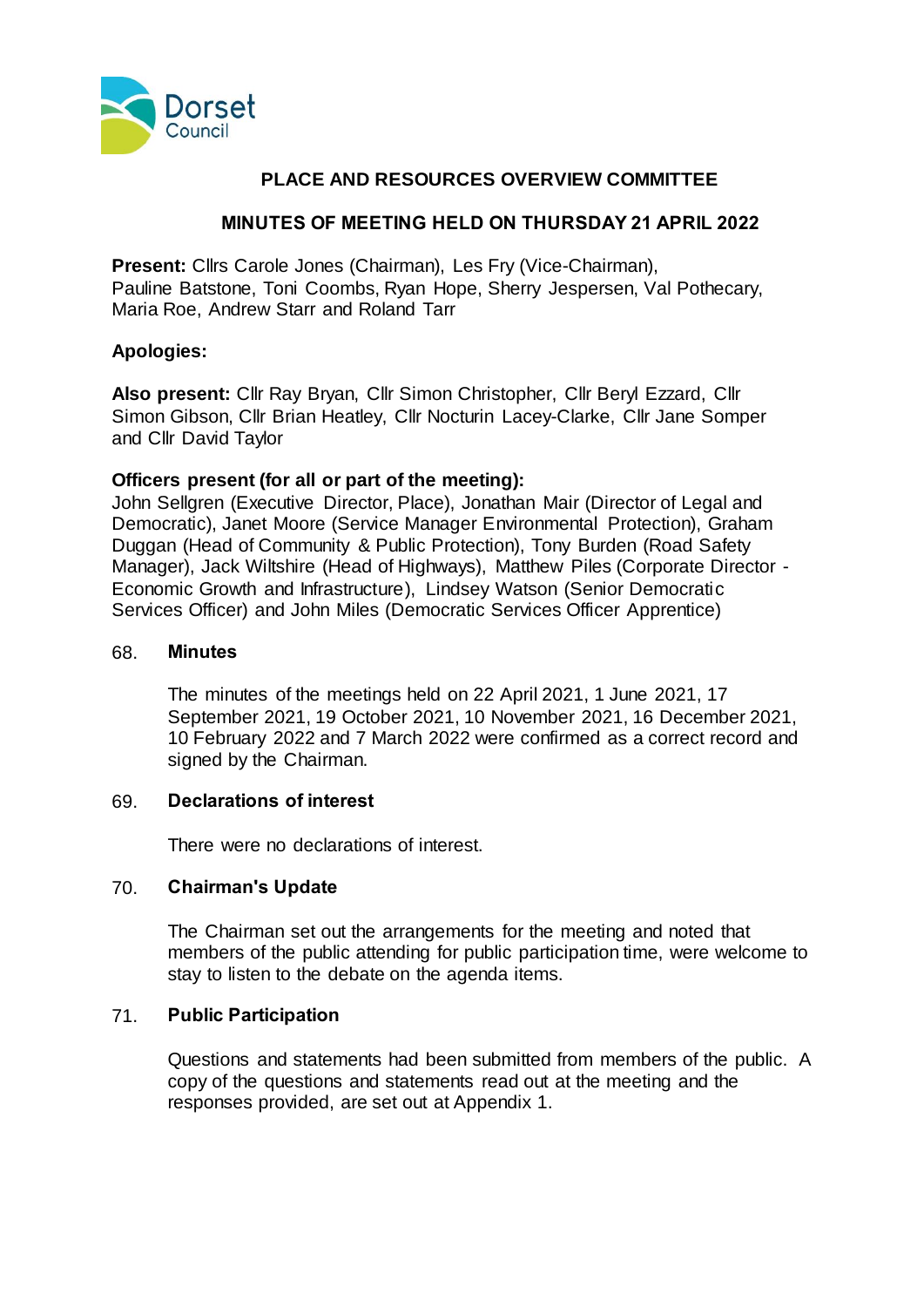# 72. **Questions from Members**

Questions were received from B Ezzard. The questions asked and responses provided are set out at Appendix 2.

#### 73. **Results of the Draft Air Quality Action Plan Consultation and proposed Air Quality Action Plan**

The committee received and considered a report of the Service Manager – Environmental Protection, which set out the findings from the draft Air Quality Action Plan consultation and the measures contained within the proposed Air Quality Action Plan. The committee was invited to make comments and advise on any further work for officers to undertake before the action plan was submitted to the Department for Food and Rural Affairs (DEFRA) for comment and approval. Once approval had been received from DEFRA, the action plan would be submitted to Cabinet for adoption.

The committee considered the issues arising from the report and during discussion, points were raised in the following areas:

- The situation in Chideock was discussed and options considered for improving the air quality in the area
- The Portfolio Holder for Highways noted that issues raised could be discussed with National Highways
- The content of the action plan and arrangements for monitoring progress were highlighted
- Monitoring of Nitrogen Dioxide levels were undertaken and results submitted to DEFRA on an annual basis, with feedback provided to the Council
- The impact of the increased use of electric vehicles was raised and reference made to national modelling of Nitrogen Dioxide levels, which showed a reduction in levels over the next few years. Further modelling could be undertaken within the Council.

Requests for further work were made as follows:

- Monitoring of progress with the action plan on an annual basis could be a role for the Place and Resources Scrutiny Committee
- Preliminary investigation on the potential for a footbridge at Chideock
- Further information to be included in the action plan on the possibility of an off-road pedestrian/cycle link between Chideock and Bridport
- The Executive Director of Place and Portfolio Holder for Highways, Travel and the Environment to action a meeting with National Highways and provide feedback on the outcome of the discussions.

#### **Decision**

That the Place and Resources Overview Committee: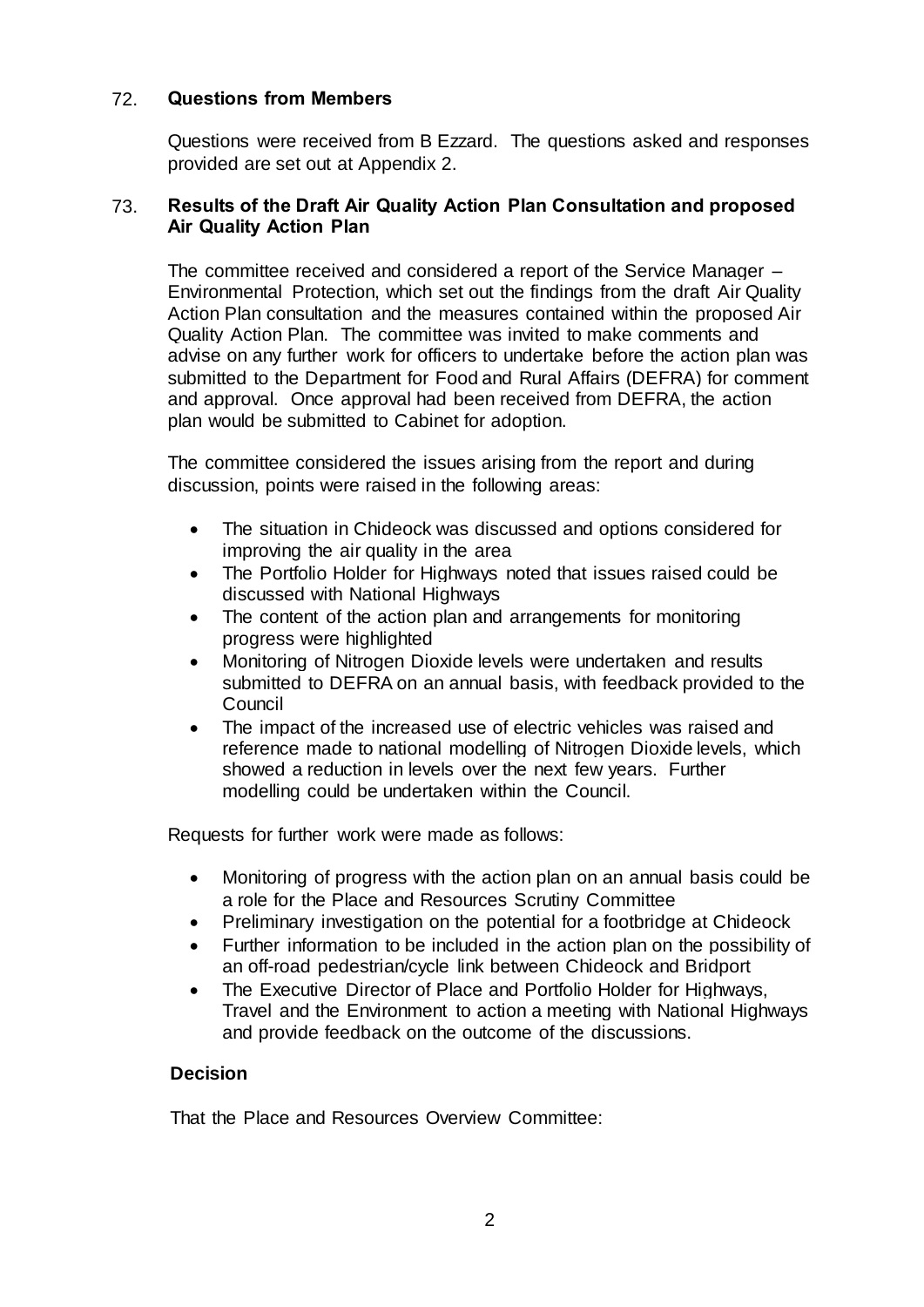- 2.1 Have considered the findings from the Draft Air Quality Action Plan consultation and the measures contained within the proposed Air Quality Action Plan
- 2.2 Have advised on further work to be undertaken by officers in respect of the proposed Air Quality Action Plan as set out in the notes above
- 2.3 Support the proposed Air Quality Action Plan for submission to the Department for Food and Rural Affairs (DEFRA) for comment and approval.

# 74. **20mph Speed Limit Approach**

The committee considered a report of the Road Safety Manager, which provided information on the review of the guidance for setting the principles, criteria, and process for 20mph schemes. The Place and Resources Overview Committee was invited to review the guidance ahead of consideration at Cabinet.

Councillors considered the issues arising from the report and during discussion the following areas were covered:

- Support was expressed for the principles of a 20mph speed limit process and guidance but it was felt that further work was required on the wording of the guidance and interpretation of the Department for Transport (DfT) guidance
- Reference was made to the quality of the representations made by members of the public
- The proposed guidance needed to reflect environmental priorities, the council's transport plans and the safety and quality of life of residents using and living by roads
- Funding issues for both the Council and town and parish councils were considered
- The language used in the proposed guidance was noted and a comment made that it should be more in line with the DfT guidance.

Given the comments made at the meeting, the Chairman asked that a task and finish group be set up to review the guidance and to propose new policy wording. She asked that the updated guidance be brought back to the committee when ready.

It was proposed by C Jones seconded by S Jespersen

#### **Decision**

That a task and finish group be set up to review the guidance wording and propose new wording, with a report to be brought back to committee at an appropriate time.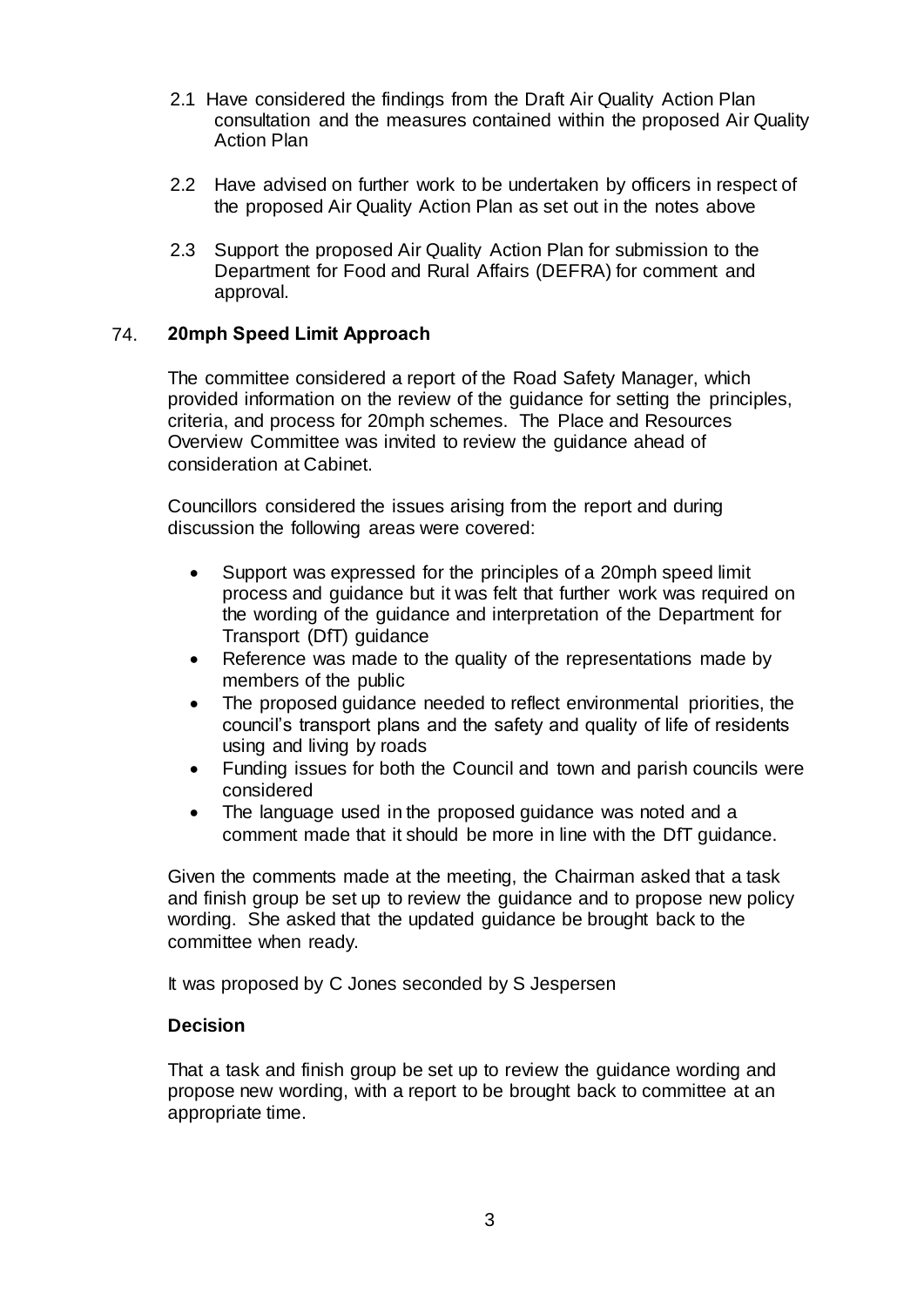# 75. **Place and Resources Overview Committee Forward Plan**

Councillors noted the committee's forward plan and items scheduled for the next meeting.

It was noted that the item '20 mph Speed Limit Approach' would be rescheduled onto the committee's forward plan.

The Executive Director of Place reported that a report with regard to the Redlands Sports Centre may be brought to the committee before being considered by Cabinet at a date to be confirmed.

#### 76. **Urgent items**

There were no urgent items.

#### 77. **Exempt Business**

There was no exempt business.

# **APPENDIX 1 - PUBLIC PARTICIPATION**

# **Agenda item 5 - Public Participation**

# **Questions relating to agenda item 8 – 20mph Speed Limit Approach**

#### **1. Questions from Barry Roberts**

Appendix A to this item states, under item 23, 'Local residents may also express their concerns or desire for a lower speed limit and these comments should be considered.'

- 1. As a local resident for 12 years I have never heard of a consultation on 20mph limits by Dorset County, North Dorset, or Dorset councils, so would ask why this is, when so many of our villages have no footpaths alongside roads and consequently no safe space in which to walk, push a buggy or use a wheelchair?
- 2. Fontmell Magna in particular has several dangerous bends on the A350 which are avoided by residents using cars for journeys of a just few hundred yards which increases pollution and is contrary to the aims of a zero carbon policy. What valid reason is there for failing to create a safer environment by reducing the speed limit in the village to 20mph?

#### **Response from the Head of Highways**

**Response 1:** We understand that speed limits, footpaths and traffic calming are often emotive subjects within communities. Dorset Councils approach has been to encourage local communities, to consider new traffic management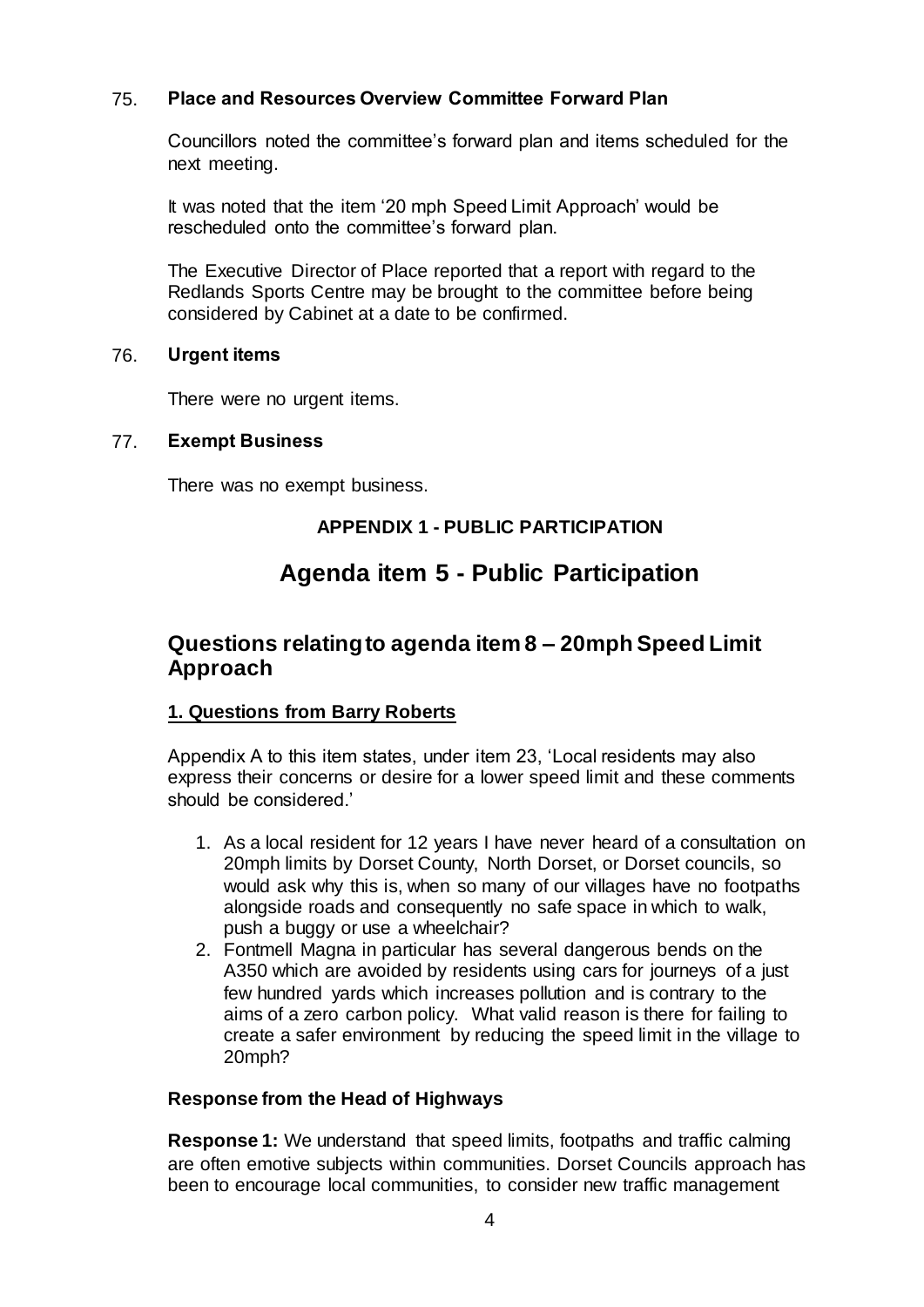measures, including speed limits, for their areas at the local parish and town council level. All requests must be passed through local parish and town councils or the local elected Member for the respective ward, but it is not possible to accept requests directly from individual residents. Details of this process are contained within the Council's website.

**Response 2:** Dorset Council follows the DfT guidance that advises (DfT point 132) that 20mph speed limits should not be considered on roads with a strategic function or where the movement of motor vehicles is the primary function.

# *Extract from DfT guidance*

 *Extract from DfT guidance 132) of the guidance it states "It may also be appropriate to consider 20 mph limits or zones in built-up village streets which are primarily residential in nature, or where pedestrian and cyclist movements are high. Such limits should not, however, be considered on roads with a strategic function or where the movement of motor vehicles is the primary function."* 

## **2. Statement and question from Nick Ward (Purbeck Transport Action Group)**

#### Statement:

The Dorset Council guidance on 20 mph limits does not seem to have changed substantially from the previous version and still does not align with the DfT guidance. It still makes it very difficult to get approval for any change and does not address the demand for 20 mph limits in villages at all.

Given the inconsistency and unhelpfulness of the document, it is suggested that it should be withdrawn and redrafted.

#### Question:

'Dorset Council speed limit setting overview states that it has been prepared to reflect the Department for Transport's guidance. Why does it contain statements that do not appear anywhere in the DfT guidance document, such as:

"20mph limits should not be implemented on roads with a strategic function or on a main road.'

'locations will not be considered for 20mph schemes where any of the following apply:

- A. they are on A or B class roads
- B. they have existing mean average speeds above 30 mph<sup>"?'</sup>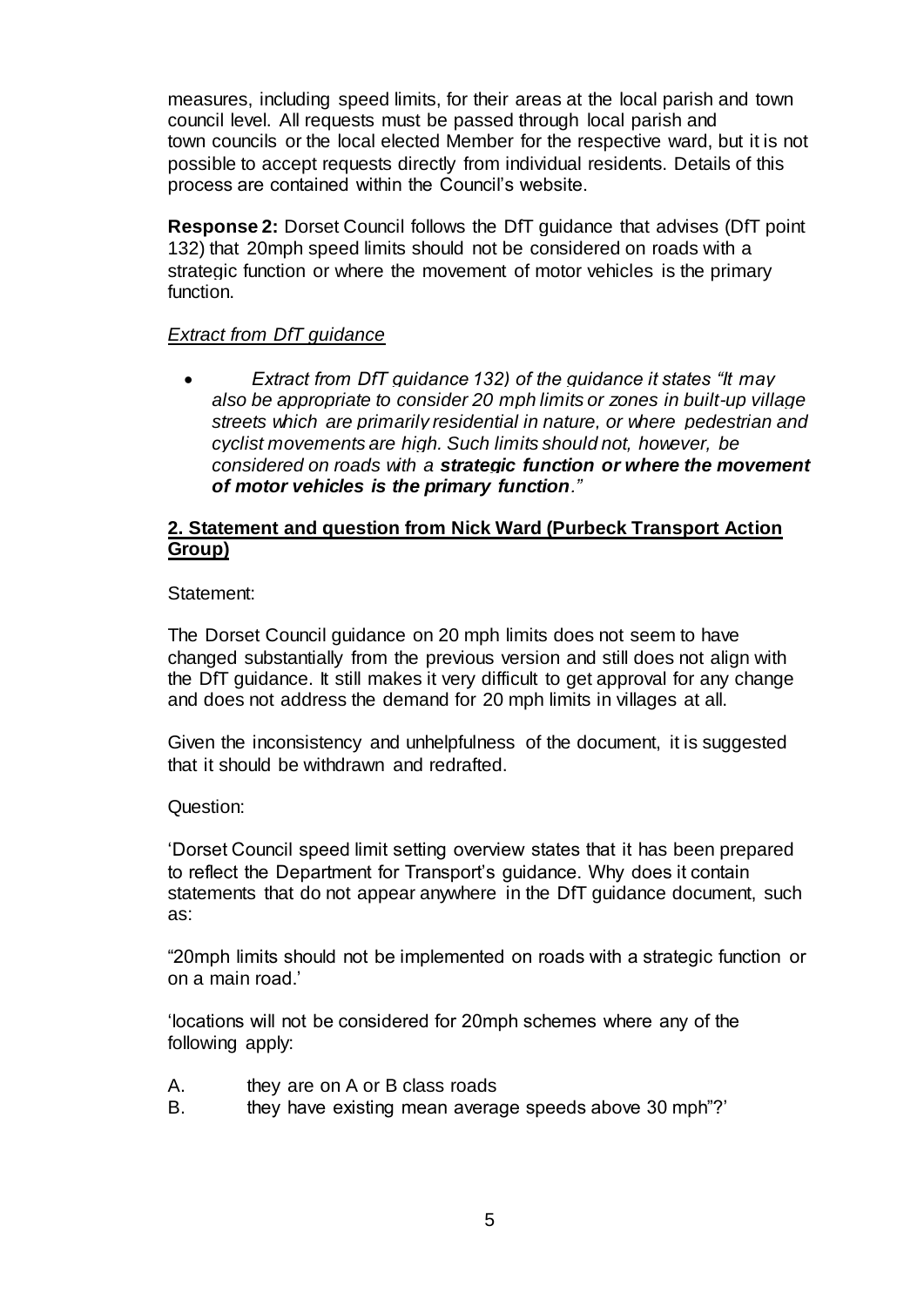# **Response from the Head of Highways**

**Response 3:** Dorset Council follows the DfT guidance that advises (DfT point 132) that 20mph speed limits should not be considered on roads with a strategic function or where the movement of motor vehicles is the primary function. A and B roads are important roads for Dorset and form part of the local strategic network. The guidance (DfT point 85 & 95) also advises that 20mph speed limits are most appropriate for areas where vehicle speeds are already low and there should be no expectation on the police to provide additional enforcement beyond their routine activity unless this has been explicitly agreed. Where mean speeds are above 30mph this would likely require significant additional police enforcement activity and/or likely require costly traffic calming measures to be installed.

# *Extracts from DfT guidance*

- *Extract from DfT guidance - point 85) Successful 20 mph zones and 20 mph speed limits are generally self-enforcing, i.e. the existing conditions of the road together with measures such as traffic calming or signing, publicity and information as part of the scheme, lead to a mean traffic speed compliant with the speed limit. To achieve compliance there should be no expectation on the police to provide additional enforcement beyond their routine activity unless this has been explicitly agreed.*
- *Extract from DfT guidance - point 95) Research into signed-only 20 mph speed limits shows that they generally lead to only small reductions in traffic speeds. Signed-only 20 mph speed limits are therefore most appropriate for areas where vehicle speeds are already low. This may, for example, be on roads that are very narrow, through engineering or on-road car parking.*
- *Extract from DfT guidance - point 132) It may also be appropriate to consider 20 mph limits or zones in built-up village streets which are primarily residential in nature, or where pedestrian and cyclist movements are high. Such limits should not, however, be considered on roads with a strategic function or where the movement of motor vehicles is the primary function.*

# **3. Question from Brenda Mustoe (Chair of Winfrith and East Knighton Parish Council)**

We welcome the clarification set out for consideration for the setting of a 20mph in certain areas.

Our question relates to cost to small parishes with a precept that would preclude them from incurring the potential costs associated with an application.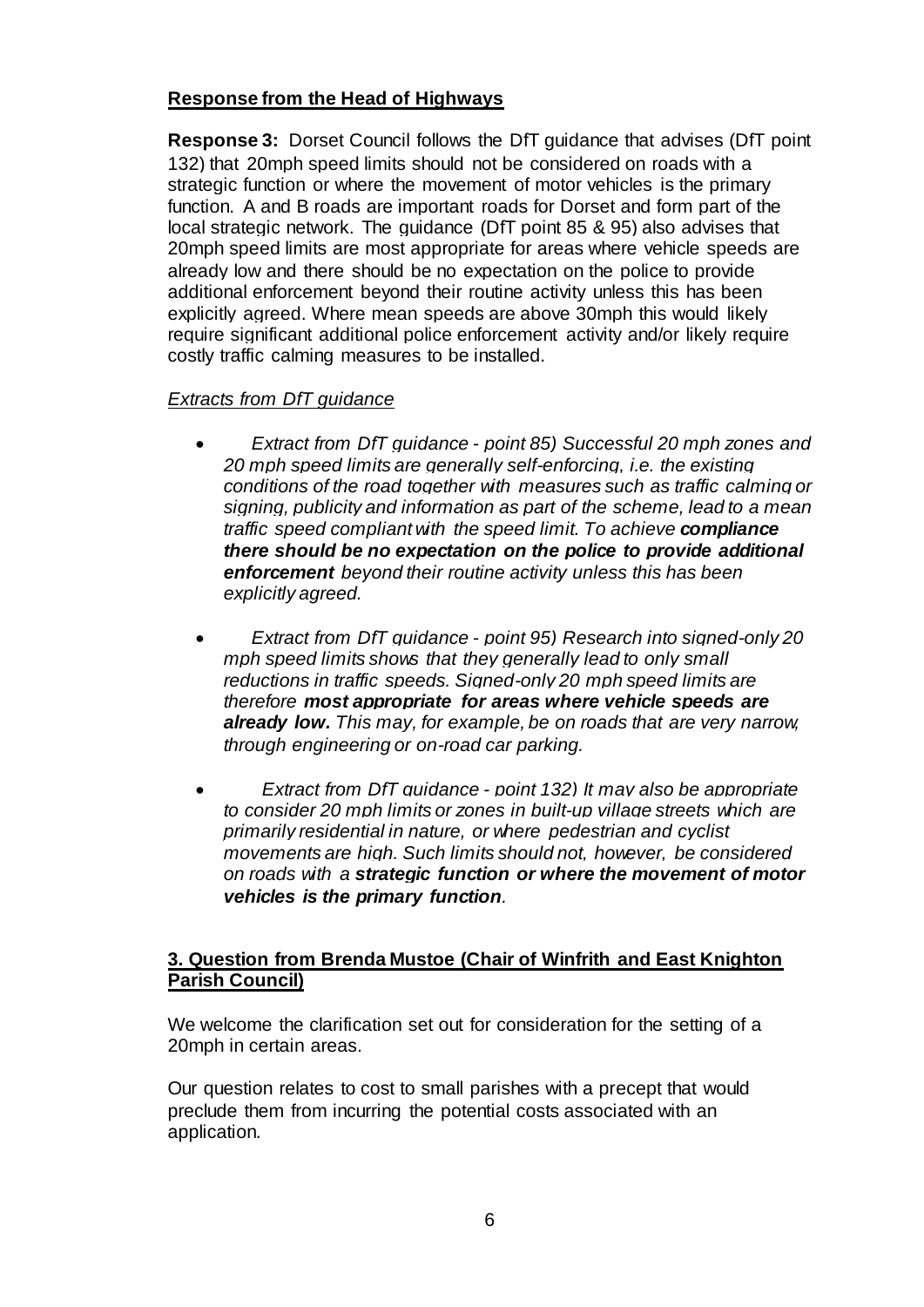What leeway could be given to such Parish Councils as it would seem unfair if they were 'competing' with larger councils with a bigger budget?

# **Response from the Head of Highways**

**Response 4**: Dorset Council will rank and deliver schemes on a priority basis within the budget but would not be able to subsidise local town and parish councils if there are other schemes that are a higher priority identified within the assessment matrix. Town and parish councils are able to set their precepts to meet local needs.

# **4. Questions from Helen Sumbler**

#### **Question 1**

Quoting from the 20mph speed limit approach report from the Road Safety Manager:

**"**As a general rule, unless in exceptional circumstances, locations will **not** be considered for 20mph schemes where any of the following apply:

**A. they are on A or B class roads;** an exceptional circumstance could be a town centre where there will be high levels of pedestrian and cycle movement and the strategic movement of traffic is no longer the priority."

The report then goes on to state "The threshold criteria have been selected as they best represent DfT's guidance for setting 20mph schemes."

Please could I ask whether this general rule is stated in the DfT's guidance?

#### **Question 2**

Having reviewed the Priority Criteria Matrix, there appear to be flaws in the criteria used which would affect the priority of an proposed 20mph speed limit area, some examples being:

- While details of collisions are obviously important, the incidence of such collisions will be affected by the number of people walking and cycling, which in turn will be affected by people feeling unsafe due to a higher speed limit.
- The second criteria requests information about reports of damage or near miss collisions reported online. It is not possible to report road traffic collisions online, a visit to a police station is required, thus making reporting of collisions less accessible and thus less likely. The Dorset Police site does not refer to reporting near miss collisions. Both of these issues prevent accurate data being available for damage or near miss collisions.
- Despite information being requested about the local facilities including schools, shops / retail, churches, community centres, village halls, hospitality and health centres in the Town / Parish Council Application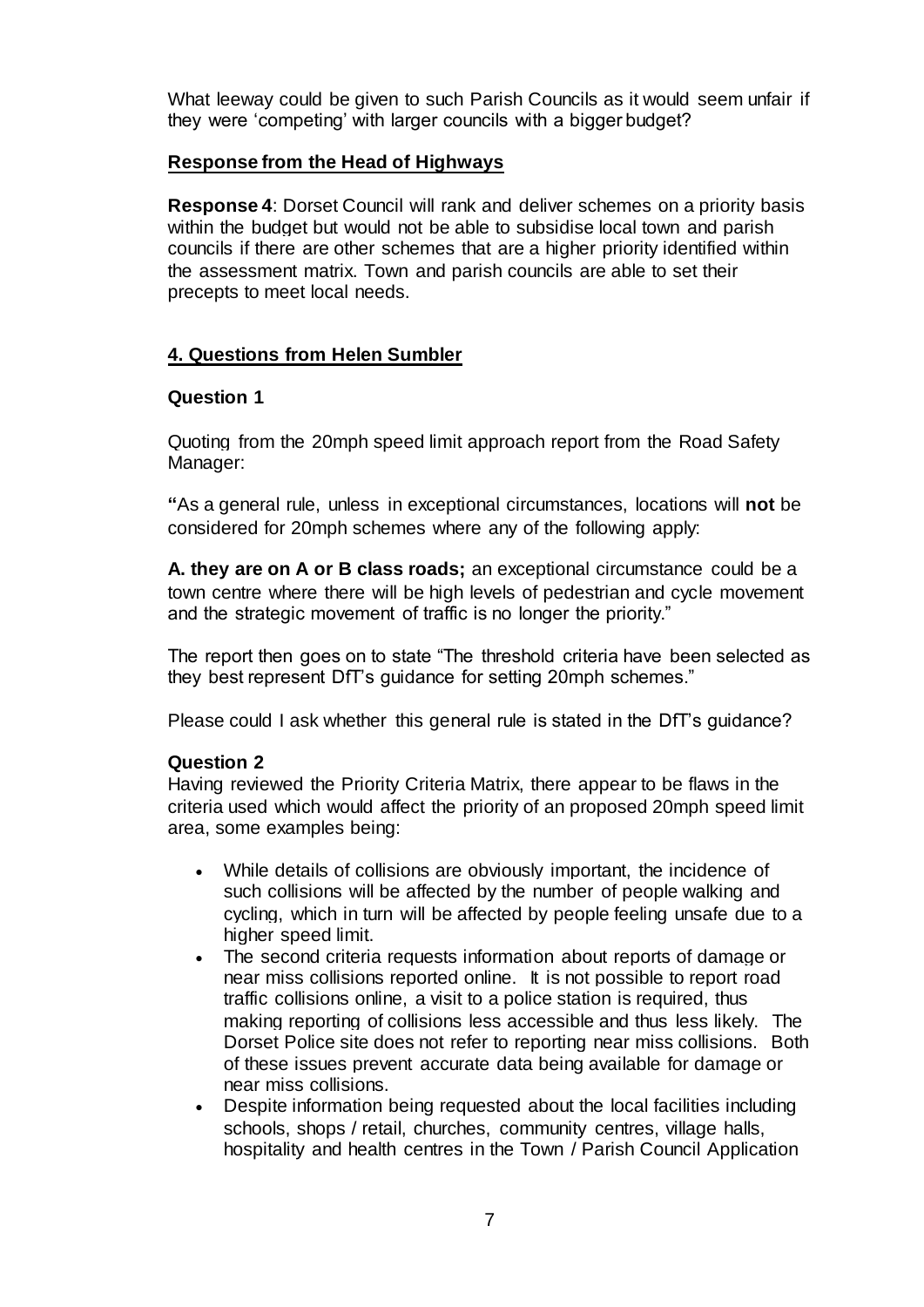Request Form, only the presence of schools is considered in the matrix.

- Regarding actual and potential active travel, only cycling is considered via the Propensity to Cycle tool, and then only for commuting or for school travel. No consideration is given to active travel in terms of walking to work, or to school, nor of active travel of any type for any other reason, e.g. cycling or walking to access local facilities.
- The needs of vulnerable users in the area covered by the proposed 20mph scheme, other than school children, are not considered.
- No consideration is given to the positive impact of the lower speed limit in terms of exhaust and non-exhaust emissions on people's health and the environment.

How were the criteria in the Priority Criteria Matrix selected, if they were not derived from DfT guidance in respect of priority setting?

# **Response from the Head of Highways**

Question 1 – **Response 5** - please refer to my response to the question previously asked by Nick Ward (Response 3)

Question 2 - **Response 6:** The Priority Criteria Matrix was selected after consultation with road safety professionals within the council and with a councillor group following the last visit to overview committee on 17 December 2020. It is designed to be a tool to assist officers consider a wide, but not an exhaustive range of factors and will form part of the overall approach for scoring each application.

The Propensity to Cycle Tool has been used to give an impression of the possible trips that might be made by vulnerable road users in future if a scheme was implemented, where presently these road users are feeling unsafe. It includes data on all modes, with the overall figure for active travel including both cycling and walking. It is only available for commuting and school travel because we only have data for these trip types available at a granular level where comparisons can be made between areas. The aim is not precision, but to have a metric to compare different areas and disaggregate between areas with high levels of vulnerable users on streets, and those with far lower levels.

Schools are very significant trip generators that far exceed the usage of other sites, and present unique challenges / opportunities, given that many trips are highly local, often made at peak hours, cannot be varied, and are heavily influenced by how safe the environment is in the immediate area.

The Council have detailed mapping to help score the criteria matrix for each location and local parish and town councils will be encouraged to provide detailed supporting evidence to help officers best understand the risks for a particular area. We will work closely with the local councils during all stages of the process.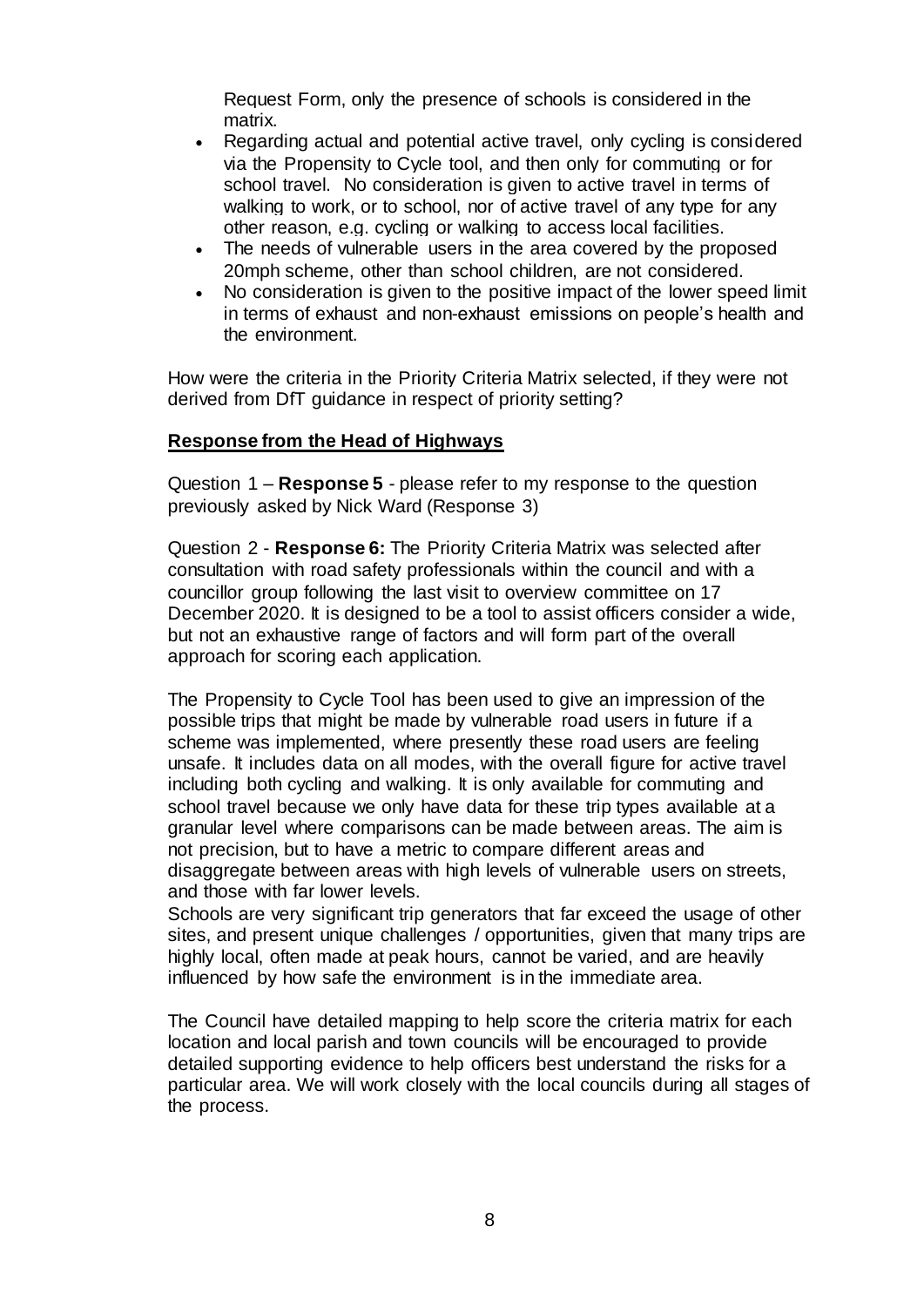It is possible for communities to report near miss or damage only collisions via the Council online information portal and these incidents are documented and can be researched as part of the ranking process.

#### **5. Statement and question from Peter Mole**

1 In the last five years numerous 20mph speed limit schemes have been introduced across the UK, including many on A roads. A large majority of people support them.

As a long-term Community Speed Watch participant, I have concluded that moderation of traffic speed is the most cost effective, and least inconvenient, method of containing unacceptable risks to cyclists, horse riders and pedestrians who must walk in the carriageway. In places the existing speed limit is clearly too high. On Dorset roads we need a policy which makes it easier to achieve safe and appropriate speed limits, not more difficult. I live alongside the busy A350 a road acknowledged as patently not fit for purpose. To reach the post box, church, neighbours, shop, pub and village hall I must walk on the narrow road with speeding traffic, including HGVs, at a point where bends dangerously restrict sight lines and a wall or bank precludes safe refuge. Sometimes I, like many others, resort to single occupancy car use to make very short journeys because it is so dangerous. I have been struck a glancing blow by a speeding van, we have had an upturned car across our gate, we frequently sweep up debris from road collisions and witness or hear of numerous alarming near misses involving vulnerable pedestrians including children and many elderly walkers. None of these real life warning serious incidents would register appreciably on the proposed risk assessment tool.

People, notably the most vulnerable or those needing special consideration, are frightened to walk or cycle on village roads and deterred from normal activities, including taking exercise, within our community.

We need a policy backed up by a proportionate and adequate budget which reflects UK best practice, the full spirit of the DfT 2013 guidance, the Highway Code, and the views of those most at risk or affected by dangerous traffic speeds and dangerous country roads.

This policy is a betrayal of Dorset pedestrians, cyclists and others including the vulnerable in our communities. It introduces unreasonable rules which are not part of the 2013 guidance or in place elsewhere in the UK. It fails to address unacceptable and worsening risks on our roads and the deterrent effect of this for the most vulnerable in our communities.

2 Why is Dorset proceeding in the opposite direction to the rest of the UK and Europe in proposing a process which introduces prohibitive rules and abandons the core principles and up to date interpretations of the DfT guidance? In making it more difficult rather than easier to moderate speed where needed you would be abandoning your obligations to protect the quality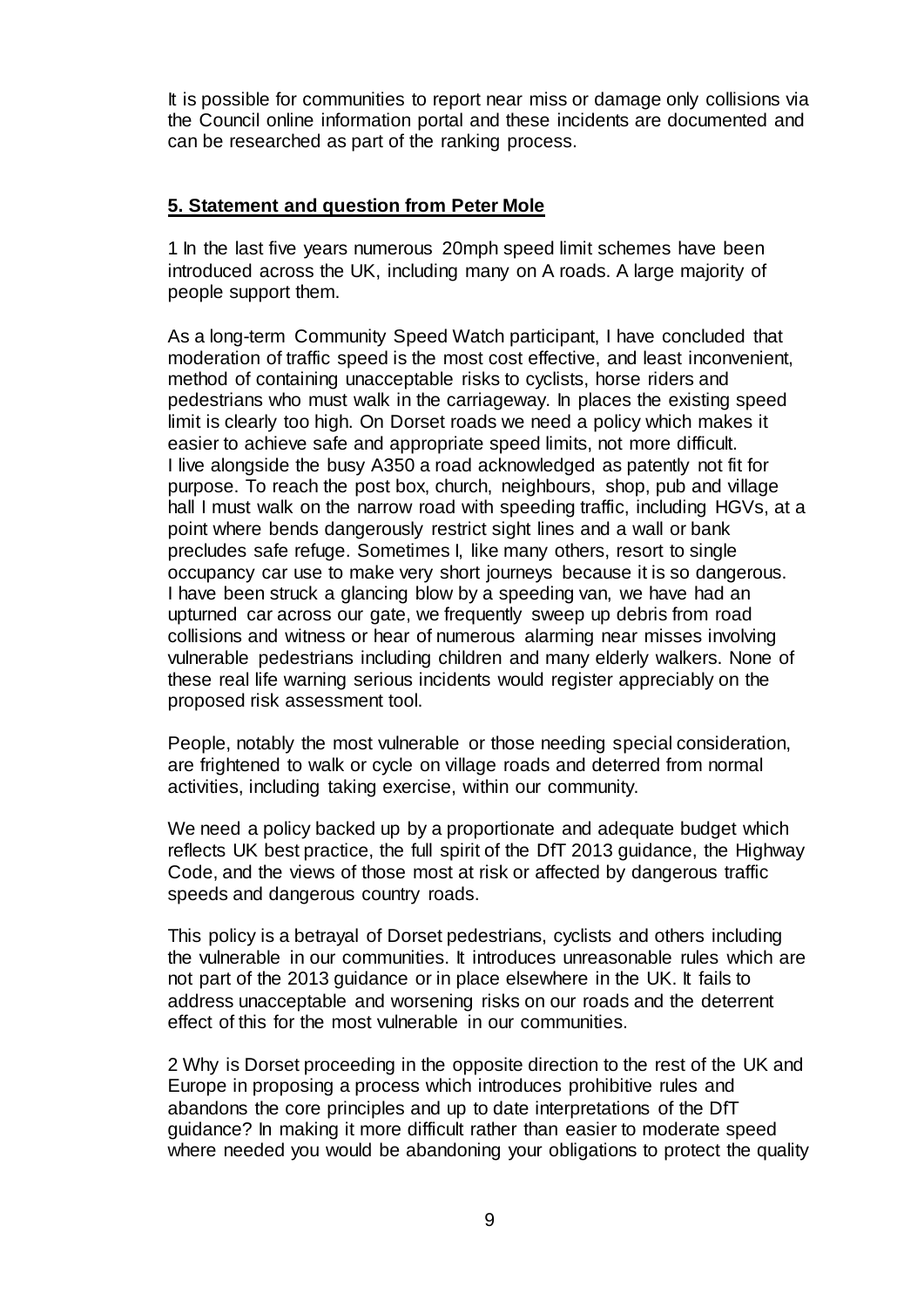of life for those of us who live in Dorset, particularly the most vulnerable and in need of protection or support,

#### **Response from the Head of Highways**

**Response 7:** Dorset Council is following the most up to date DfT guidance (circular 01/2013) and will continue to keep all speed limits under review. We recognise the importance and emotive nature of this subject and are fully committed to improving road safety and quality of life for all residents. This new process will allow us to implement more 20mph schemes where this would be appropriate and within budget.

# **6. Question from Sandra Reeve**

On reading the recent report by the Road Safety Manager which is being considered by your committee today, I was surprised to note that the needs of those with protected characteristics appear to have been ignored by this report.

In stark contrast to the Equality Impact Assessment section in the preceding Air Quality Action Plan, the equivalent section in this report simply says "not applicable".

The evidence shows that children and the elderly are particularly affected by high speeds.

"A vehicle travelling at 20mph would stop in time to avoid a child running out three car-lengths in front. The same vehicle travelling at 25mph would not be able to stop in time, and would hit the child at 18mph."[\(www.brake.org\)](http://www.brake.org/)

"The risk of injury increases exponentially with impact speed. A crash at 30mph has twice as much energy and destructive potential as a crash at 20mph." ( [www.brake.org\)](http://www.brake.org/)

Many elderly people also cite speed of traffic as a reason for giving up walking to the shops and to see their friends.

Finally people with disabilities of imperfect sight, hearing or mobility are disproportionately impacted by the speed of vehicles.

Question1

As a committee are you satisfied with the report's verdict of 'not applicable' or do you feel that more research into this aspect of the 29 mph Speed Limit Approach report is both required and necessary?

# **Response from the Head of Highways**

**Response 8:** The new process will provide a way for assessing 20mph applications for the whole road network and is aligned to the Government guidance provided by the DfT. The process takes account of the needs of all road users, especially vulnerable road users, in all communities and is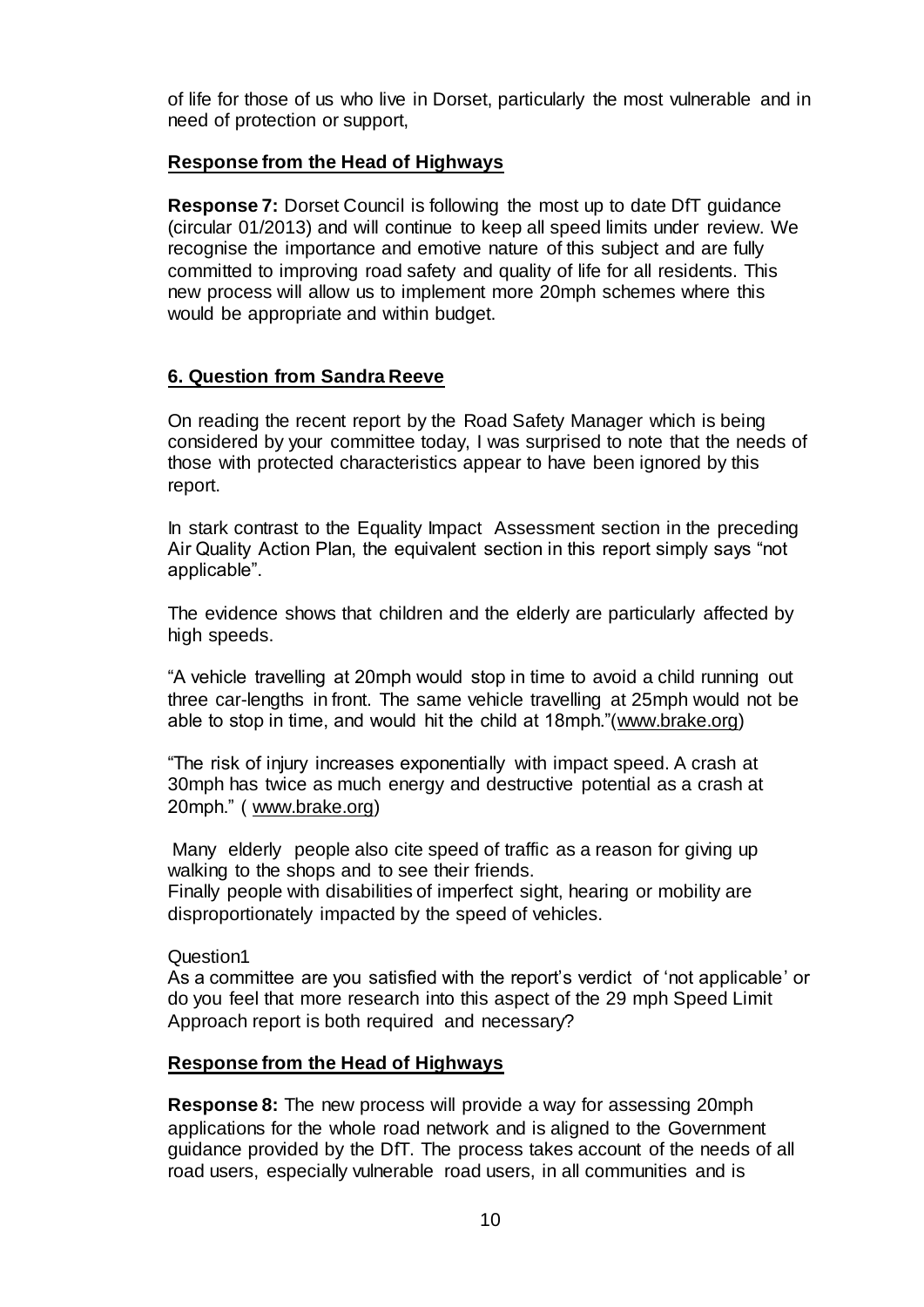considered so wide ranging that is does not require any separate assessment for individually protected characteristic groups.

# **Statements relating to agenda item 8 – 20mph Speed Limit Approach**

# **1. Statement from Alice Mole**

WHY IS DORSET OUT OF STEP?

The updated Highway Code prioritises pedestrians at junctions. Lower speeds are essential to make this possible on Dorset's many roads with no pavements.

Over recent years the size of lorries travelling on Dorset's inappropriate roads has increased enormously and the danger to walkers, riders and cyclists has increased hugely.

28 MILLION people in the UK already live in areas where 20 mph speed limits are standard policy. Wales is set to establish a 20mph national speed limit on urban and residential roads in 2023 and by 2025 Scotland will limit speed on all appropriate roads to 20 mph.

The danger on Dorset's roads could be dramatically reduced by agreeing to 20 mph speed limits on the many roads without pavements where pedestrians are forced to walk in the road.

WHY IS DORSET OUT OF STEP?

Up to date information & advice is available from the 20's Plenty for Us group. Highway Authorities in Wales, Cornwall, Southampton, Herefordshire, Oxfordshire & Cambridgeshire have used their evidence when fully considering implementing a 20 mph policy on appropriate roads. Dorset should not be out of step. Reconsider & implement 20 mph without further delay.

# **2. Statement from Ian Vaughan-Arbuckle**

Good morning Ladies and gentlemen. My name is Ian Vaughan-Arbuckle. I am a parish councillor in Langton Matravers with particular responsibility for highways matters. I have been personally involved in two unsuccessful bids for 20 mph and have since made it a priority to understand the whole question of 20 mph. I am also a member of the Purbeck Transport Action Group in which my main focus is road transport.

I was first alerted to this matter on 11<sup>th</sup> April with comments required by 13<sup>th</sup>, giving only two days to absorb and analyse this important issue and to prepare comments. Such a short lead-time cannot be good for democracy.

My overall impression of the paper is a desire to place as many obstacles as possible in the path of a community wishing to reduce speed in their area from 30 to 20 mph, whereas the general thrust elsewhere in the country, including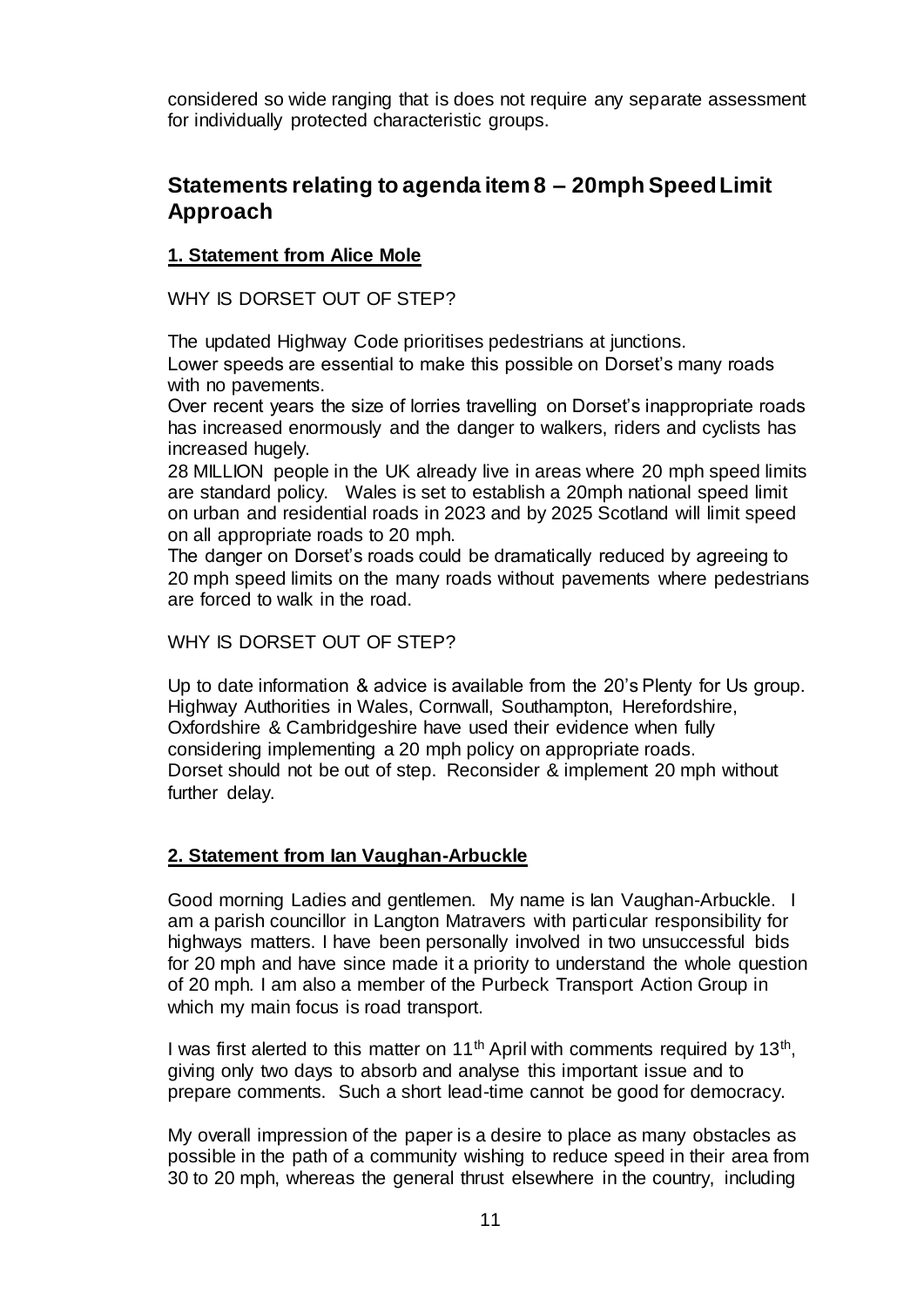our neighbours in BCP, is the opposite. Many shire boroughs have set 20mph as the norm throughout their communities, an approach which reduces accidents and greatly enhances the quality of life, particularly in villages which are blighted by speed and volume of traffic.

The paper appears to 'hide' behind rather than considering and interpreting DfT guidance and criteria, which was promulgated some eight years ago and, in some aspects, is now outdated.

I have the following specific comments on the proposed principles, criteria and process:

- DfT guidance makes no mention of A and B roads being unsuitable for 20 mph limits. Indeed, through villages it is on such roads where 20 is often badly needed to improve safety and quality of life. This should be reworded.
- Where a village/community has conducted a survey to gauge support for 20 mph, this should be preferable to the opinion of the local councillor, who may not even live in the area. The requirement should be amended.
- A record of 'near misses' should be afforded equal weighting as injury collisions. This should be reflected in the appropriate criteria.
- Once a decision is reached on a bid for 20 mph, the reasons in full should be passed to the applicant who should then be given the opportunity to appeal the decision to an independent committee eg. the Transport and Highways Board.

# **3. Statement from Cllr Andrew Davis (Fontmell Magna Parish Council)**

Fontmell Magna requires a 20-mph speed limit throughout the village and in particular along the dangerous A350. The A350 passes through Fontmell Magna effectively cutting the village in two. The majority of the road is narrow carriageway with blind corners edged with either high banks or walls. To access village amenities – shop, inn, village hall and church on one side, and Area of Outstanding Natural Beauty, the wildlife reserve and residential streets on the other - villagers and visitors have to walk in the carriageway, negotiating these blind corners and speeding traffic with nowhere to jump to for safety.

Speed limits and other road safety issues have been discussed at the last three parish meetings and we are currently canvasing all residents for their views road safety and speed limits. Our view on a 20-mph limit has the support of our Ward Councillor.

The proposed Dorset Highways policy largely repeats the DfT **2013** guidance for setting speed limits, and fails to take into account best practise from other County Councils regarding the effectiveness of their 20-mph speed limits. The proposal fails to deliver a balance between safety objectives for all road users and mobility objectives to ensure efficient travel, as well as environmental and community outcomes. Furthermore, no consultation has taken place with Parish or town representatives.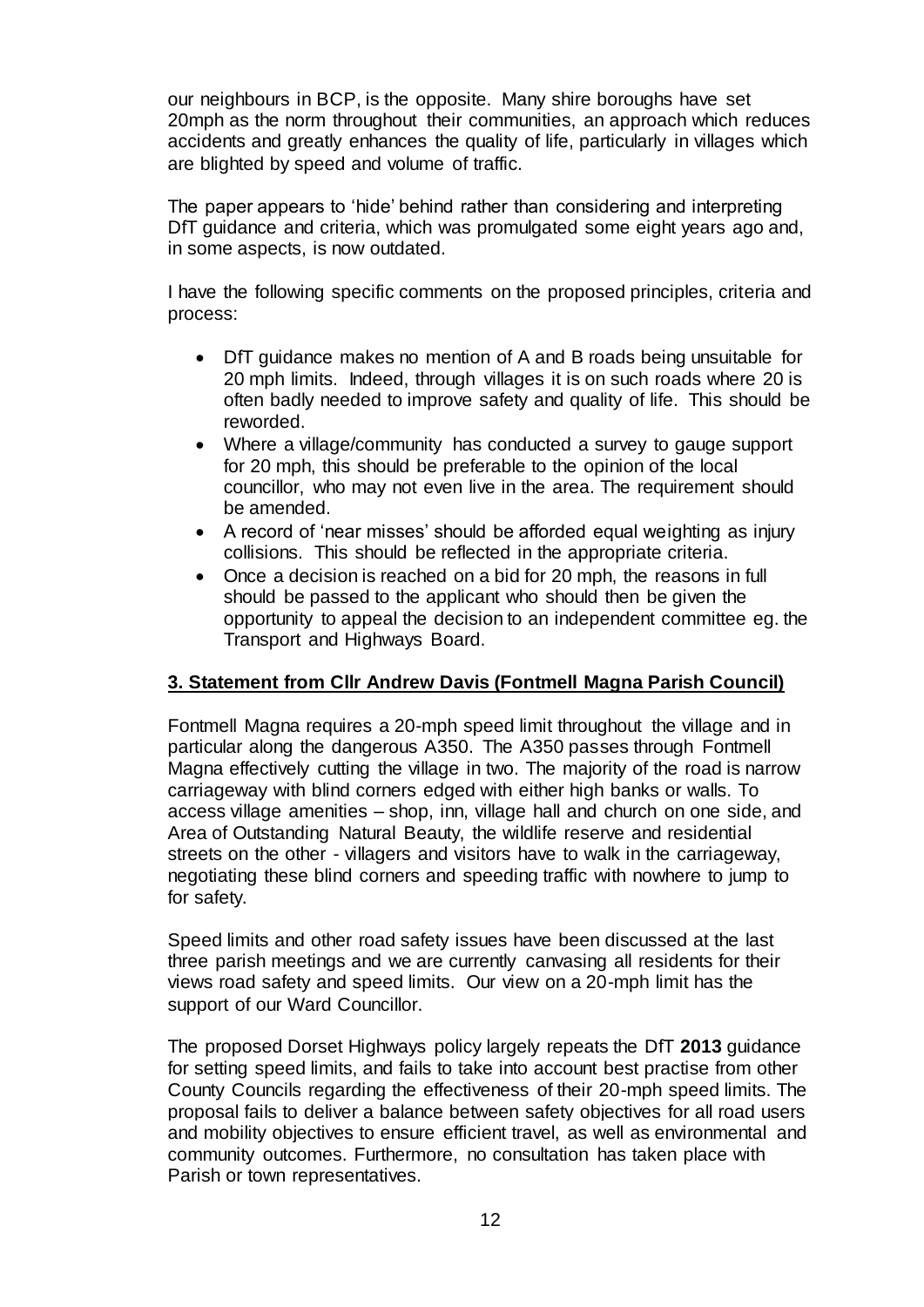We urge the Councillors to support the 20-mph speed limit now or, as a minimum, put the proposal out for public consultation.

We all want everyone to get home safe.

# **4. Statement from Susan Clay (Community Speedwatch Co-ordinator for Okeford Fitzpaine)**

The Dorset Council approach to the subject of a 20 mph speed limit where people have to share space with traffic is baffling in the extreme. Instead of listening to the people who vote for them, the councillors have drawn up a draft report that is no improvement on the previous one and shows that they have no intention of conforming to Department For Transport Guidelines or of recognising the United Nations recommendation for a 20 mph speed limit in residential areas where people share road space with traffic. The Council has, once again, 'cherry-picked' their way through the DFT guidelines and inserted 'clauses' that tell the world that the Dorset Council is not remotely interested in keeping their voters safe. It also says to all of us that the only reason for this inexplicable intransigence is that no councillor has any intention of slowing down their own speeds in the interests of the well-being of the rest of the Dorset residents – have I touched a nerve by any chance? Those councillors must be the same inconsiderate drivers who speed recklessly through my village and I find myself wondering if those councillors ever get out and walk or get on a bicycle or a horse, or if they are ever out with a dog on a lead, or with a child either on a scooter or being held by the hand, or if they have ever tried crossing a road with a zimmer frame, especially in a place where there is no pavement.

28 million British people live where there is a 20 mph speed limit and whilst Scotland and Wales, amongst other places, are fast approaching a universal default 20 mph in residential settlements, there are relatively few in Dorset outside urban areas. Dorset Council received a multi-million pound injection of cash from Central Government for Highways expenditure but, apparently, they are only allocating £75,000 of that towards implementing lower speed limits. The British Government introduced the 30 mph speed limit in 1934, a time when few people had cars anyway, when you could drive for an hour and not see another car on the road and when all vehicles were much smaller and much slower. In 2022, 88 years on, with a population explosion, when many families have at least two cars and when many people drive to work, to school or to leisure pursuits in their own cars, it is time for a major overhaul, a major rethink and a major implementation of the need to slow traffic down by introducing a 20 mph speed limit in all areas where people have to share space with traffic.

#### **STOP PROCRASTINATING, DEMONSTRATE SOME COMMON SENSE AND EMPATHY WITH YOUR VOTERS AND VOTE FOR A BLANKET 20 MPH SPEED LIMIT IN ALL RESIDENTIAL SETTLEMENTS THROUGHOUT DORSET – TODAY AT THIS MEETING.**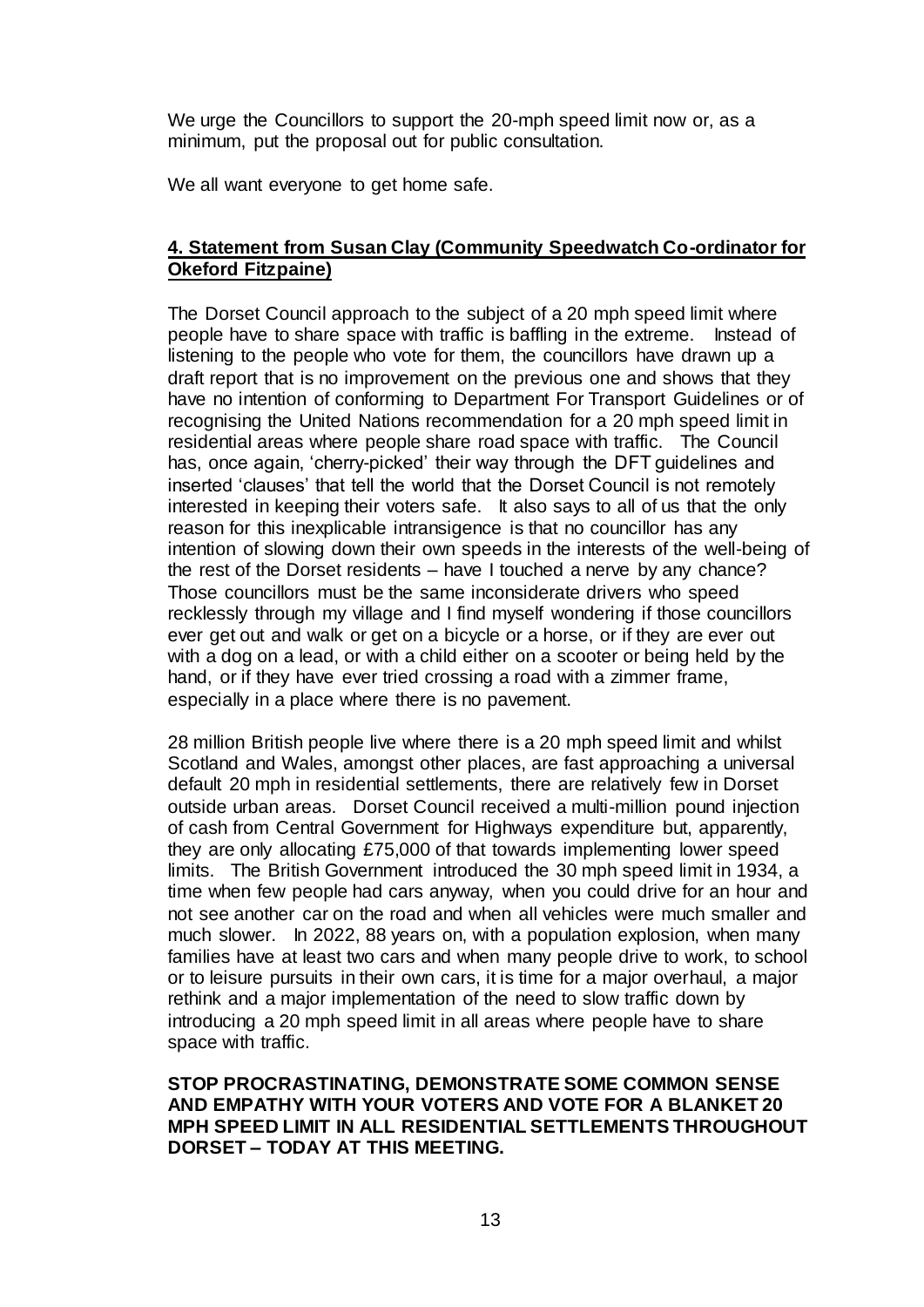# **5. Statement from Mick Duncan**

20mph speed limits in residential areas.

The above request is of immense important.

It would go some little way towards discouraging vehicles from using villages as bypasses. Quick passages between two major A Roads. West Moors is a good example , between Ringwood and Ferndown. I am one person who wishes to see this happen , especially to curb , Traffic numbers through West Moors where recently a death happened on a pedestrian crossing.

# **6. Statement from Giles Watts (Dorset Climate Action Network)**

Time moves on and social norms change. What would have been acceptable even a short time ago is no longer appropriate today. Five years ago I would probably have been against wholesale 20mph zones but now I think it makes excellent sense. What I have realised is that:

- 20mph is safer.
- 20mph reduces fuel consumption, improves air quality and reduces noise pollution all of which is good for the environment.
- 20mph is better for cyclists and pedestrians. It goes some way towards creating better shared spaces for all road users and it reduces the allure of cars supporting behavioural changes towards public transport.

In successive UK government surveys, 70% said that 20mph was the right speed limit for residential streets. Implementing them should be the community choice and be relatively easy to implement. This draft paper from Dorset Council is, sadly, a backward-looking policy. Those responsible (which would have been me a few years ago) need to feel which way the wind is blowing and recognise that 20mph zones are very likely to become the norm across the country in the very near future for very good safety, environmental and social reasons. I urge the committee to reject this paper and to ask that it be revised in a simpler and form which more closely follows the DfT guidelines; and to do this as soon as possible to avoid any further delay.

# **7. Statement from Peter Henshaw**

# **I believe the report on 20mph is fundamentally flawed for the following reasons:**

It does not follow current DfT guidance, which does not prohibit 20mph limits on A and B roads (note 20-limit on A30 in West Coker).

30-limits are already widely ignored, but 20-limits have been proven to reduce average speeds.

The link between speed and severity of injuries/death is well established.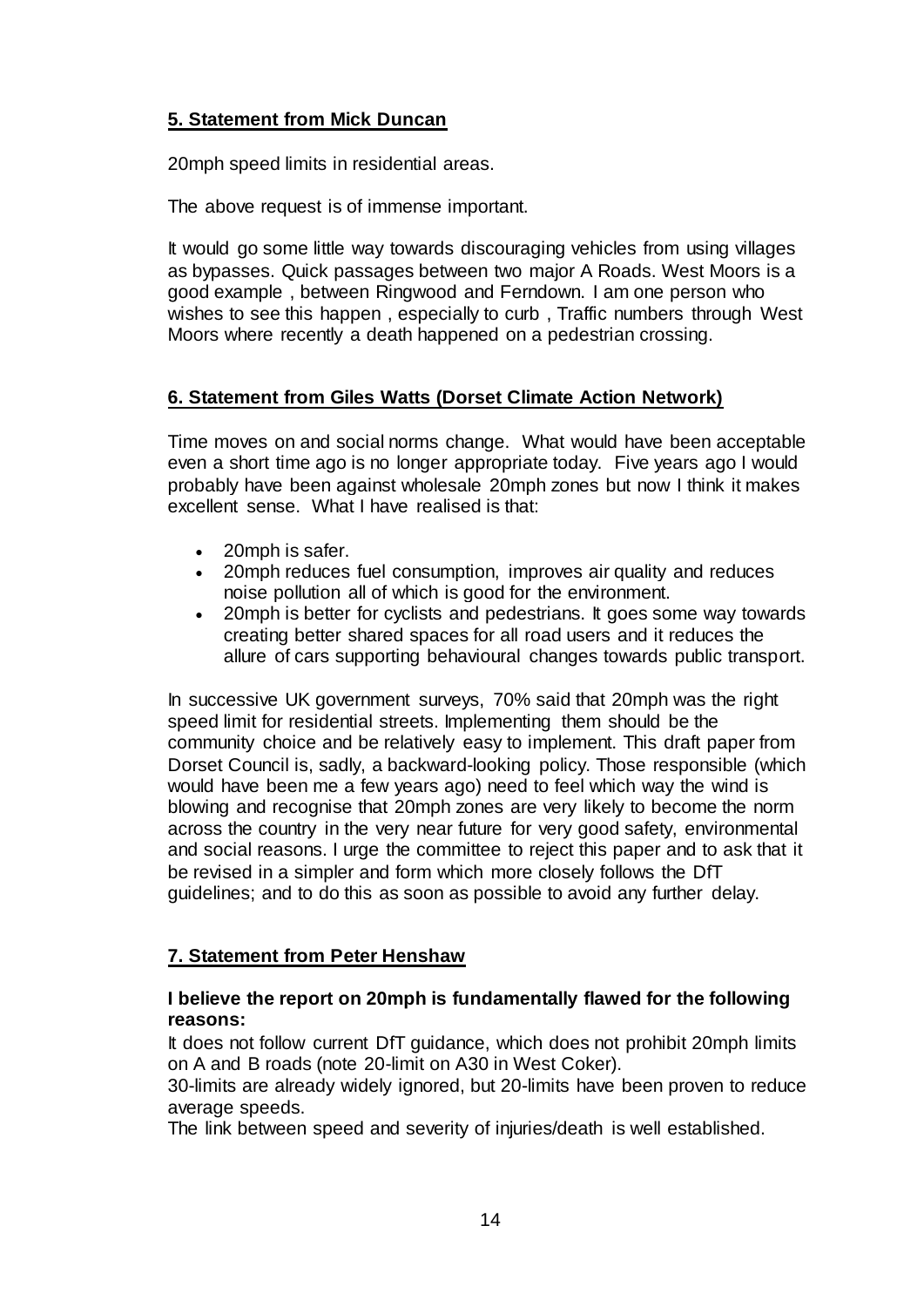It ignores evidence accepted in many rural and urban local authorities in the UK - eg the Welsh government has introduced 20mph as the default urban speed limit, for example.

National government policy (and presumably Dorset Council policy) is to encourage walking and cycling - fear of traffic is a key factor in preventing walking/cycling, and lower speeds produce a less intimidating and safer environment.

The recent Highway Code changes, giving greater priority and protection to vulnerable road users, will be far more effective with a 20mph limit. The £75,000 allocated is grossly inadequate compared to the budget for road schemes in general.

## **8. Statement from Dilys Gartside (Parish councillor for Okeford Fitzpaine and 20sPlentyforDorset campaign coordinator)**

The Report of Dorset Council's Road Safety Manager on '20mph speed limit Approach' has long been anticipated by communities across the county in expectation that it would address their concerns at inappropriate traffic speed where people and motors must mix for lack of alternative road space. Dept for Transport Guidance issued nearly a decade ago *gave highway authorities the ability to set wide-area 20mph limits which has already led to 20million people in England enjoying the many benefits of living where these schemes are implemented; they include shire counties, unitary authorities and metropolitan boroughs. Wales and Scotland are fast moving towards a national 20mph limit as the norm in towns and villages.* Most 20mph limits in the UK are now authority-wide with no additional physical calming, and proven 7 times more cost effective in reducing speed across urban and village networks.

*In contrast, Dorset is proposing its own criteria for judging who may qualify to live on safer roads.* There is a key requirement in the DfT guidance that 'the needs of vulnerable road users **MUST** be fully taken into account when setting speed limits' and is one of the few mandatory statements of the Guidance yet it appears, in Dorset, these needs can be arbitrarily waved if, for example, according to this Report now before Committee :-

a. its an A or a B road

b. drivers have decided that they will drive above 30mph and ignore any risks or hazards

c. the local ward Member doesn't want it !

I therefore call on this Committee and Dorset Councillors to **reject this Report** as being :

**contrary** to Government Guidelines

**contrary** to the wishes of communities across Dorset

**contrary** to its commitment to reduce carbon emissions

**contrary** to its equality policies concerning young old and disabled people **contrary** to the national movement towards 20mph being the norm where soft human bodies must mix with hard motor vehicles.

Statements continue over…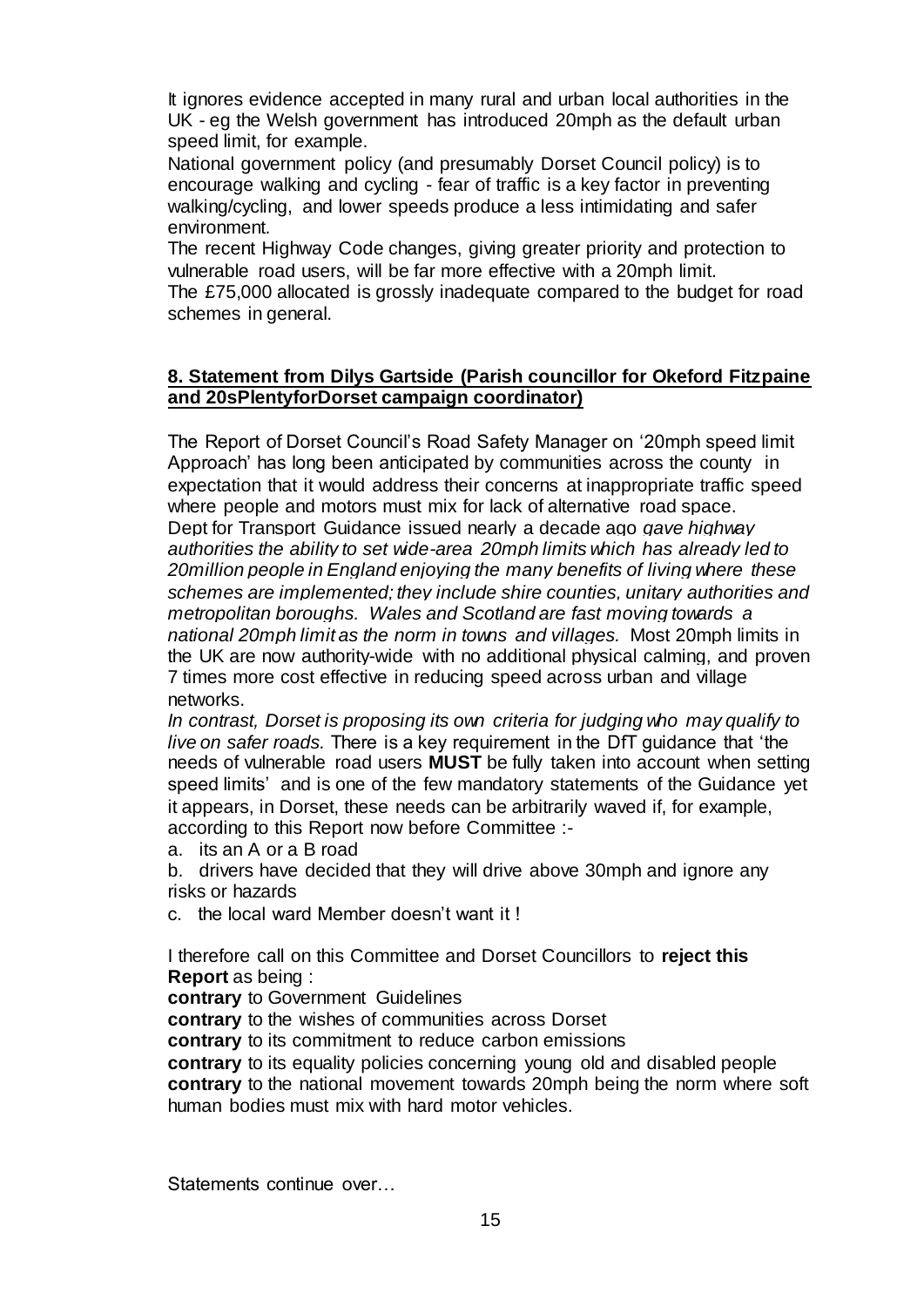# **Statements relating to agenda item 7 – Results of the Draft Air Quality Action Plan Consultation and proposed Air Quality Action Plan**

# **Statement from Sal Robinson (Clerk to Chideock Parish Council)**

The Chideock Air Quality Action Plan (AQAP) has not been reviewed since 2011 and

the Air Quality Management Area (AQMA) was reduced in size in 2012, yet the factual evidence is that, in 2019, it was reported that Chideock had the highest recorded NO2 in England on the Western section of the A35. Yet, the current Air Index mapping in use by Dorset Council does not recognize rural villages and therefore Chideock is recorded by the council as having no problem with pollution. This AQAP needs to be Chideock specific and to seriously consider the chronic issues that have existed for the last twenty years.

(1.2 / 4.6 / 6.8 / 11.1 / 11.2).

Chideock Parish Council does not accept that Dorset Council has no direct control

over pollution from congestion on a trunk road. Dorset Council has direct access, a

voice and influence strategically with DfT, DEFRA, the Western Gateway Sub-National Transport Body, the Dorset LEP, and other partners, to directly contribute and influence strategic highway planning through RIS3 and other road strategies, where they could strongly advocate for an alternative route or bypass being sought to take traffic away from Chideock. The Parish Council does not accept that just because things take time to achieve, they are not achievable and in fact the re-evaluation of the current East - West strategic route would benefit Dorset Council economically as the current road is not fit for purpose, which is why congestion levels are so high. For example, Cornwall and Devon Council A30 improvements including bypass.  $(1.4 / 4.3.2)$ 

The AQAP measures are not **SMART** (**S**pecific; **M**easurable, **A**chievable, **R**elevant,

**T**ime bound), and they are not outcome based, therefore they have no basis to actually be delivered or be relevant.

7.1.1 - not achieved yet and outcome unknown.

7.1.2 - no firm commitment by Dorset Council and will not address congestion.

7.1.3 - no real actions - could have included commitment to redirect HGVs and tourist traffic.

7.1.4- does not apply to Chideock because building that is taking place in local towns

does not take into account the additional congestion caused by cars and construction traffic.

7.1.5.- limited because the pollution in Chideock is due to congestion.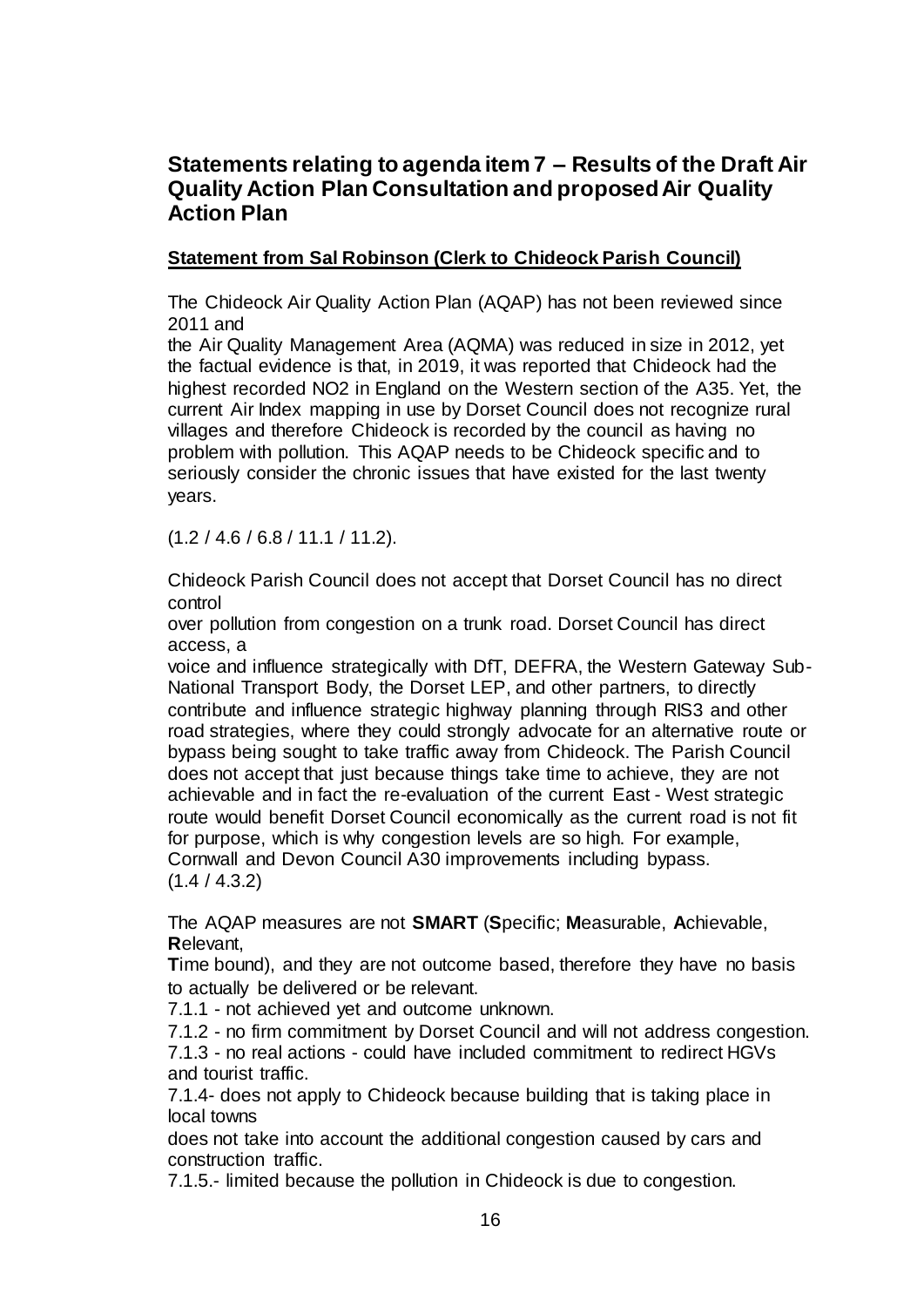7.1.6 - Additional measures – key issues are missing e.g., the impact of the West

Dorset Leisure Holiday (Golden Cap) development at Seatown and the lack of alternative road access, the commitment by National Highways and Dorset Council to continue monitoring NO2. While other proposals are at best ambiguous and, of course, Bristol University's research project was an initiative led by the Parish Council because of the lack of concern about PM2.5 and PM10 from burning tyres / brakes and overweight lorries on the steep hills by Dorset Council. (8.2).

Chideock Parish Council does not consider that the proposed measures seek to

address the air pollution in Chideock and asserts that there has been a distinct lack of interest by Public Health Dorset in the health issues that have arisen for our residents / holiday makers, and their children. (11.5)

Risk assessment -given the lack of adequate measures to achieve a reduction in

pollution within this proposed APAP, Chideock Parish Council DOES NOT accept that the level of risk to the residents can be identified as currently medium. Furthermore, the Parish Council does not accept that the residual risk is low in the Council carrying out its responsibilities. The evidence is that it has taken 11 years for the current AQAP to be reviewed, and it is understood that the new legislation states that the AQAP should be reviewed every twelve months not every five years as previously required. (4.6 / 13.1 / 13.2)

Committee members may find the article (England's most polluted place: a Dorset village) from the Wednesday 29 July 2020 edition of the Daily Telegraph of interest.

# **APPENDIX 2 - QUESTIONS FROM MEMBERS**

# **Agenda item 6 – Questions from Members**

# **Questions relating to agenda item 8 – 20mph Speed Limit Approach**

# **Questions from Councillor Beryl Ezzard**

I welcome this Report coming to the Overview Committee and wish to voice my concerns and my disappointment on the lack of scope in interpretation made by DC of the DfT updated Guidance of 2013. This Report has a negative feel towards 20 mph implementation, taking the view that the DC follow the DfT Guidance to the letter! Surely, because there are no "MUSTS" (regulated rules by Laws) in the DfT Guidance, regarding road speed reduction: the "SHOULD" in the DfT guidance, ought to be implemented by DC as in the "SPIRIT" of the Guidance, allowing more flexibility regarding the list of onerous criteria. The small allowance of £75K is by no means enough,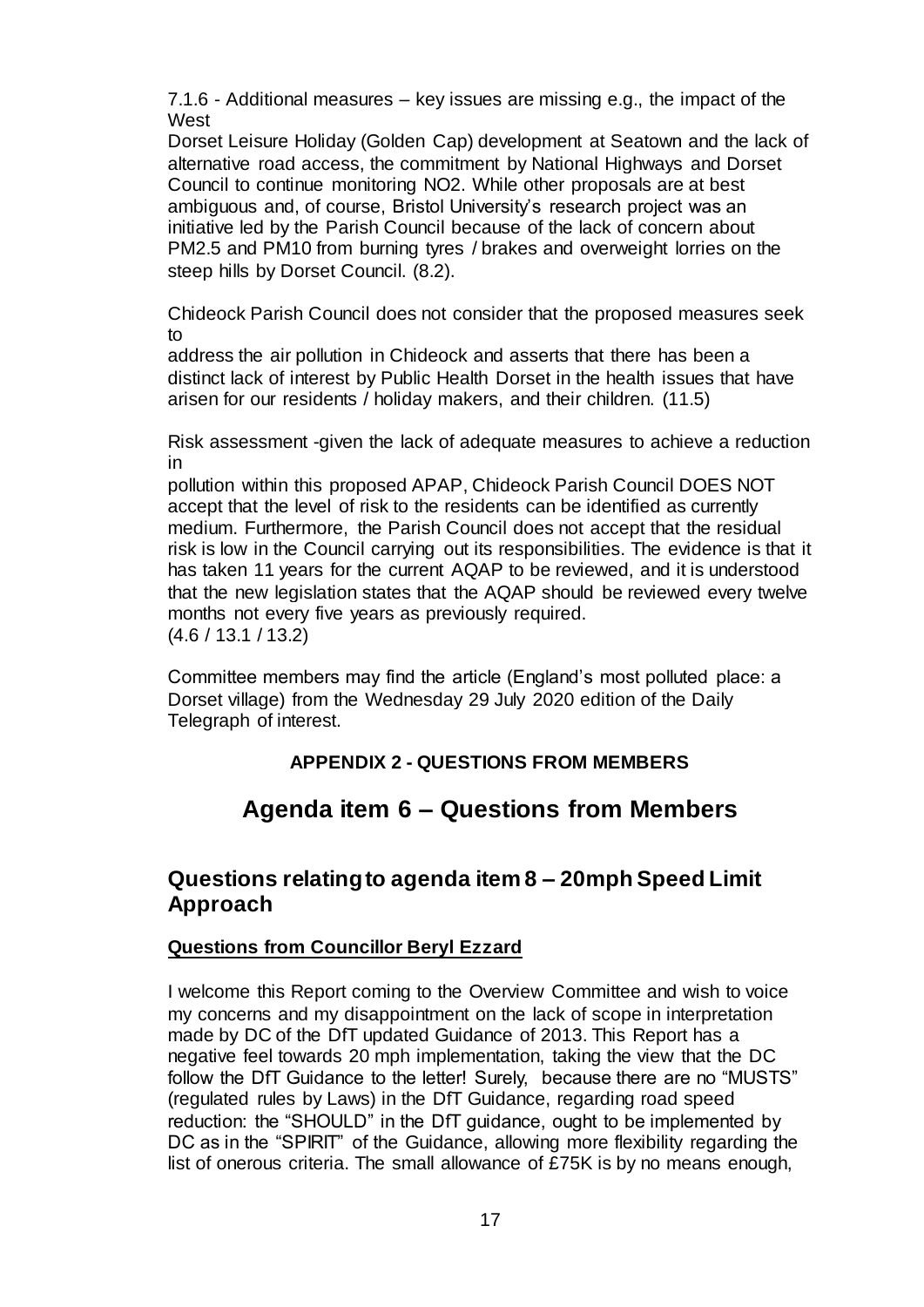even if overcoming the Criteria; means only 15 roads costing £5K each would be able to reduce the speed limit, in the period stated Q1.How many years does the £75K cover.

A key requirement: as stated in the Dft Guidance - "is that Local Authorities when setting speed limits MUST take into account the needs of vulnerable roads users, i.e.: pedestrians and cyclists." However, when setting speed limits, the DC " do not need to take into account any operational decisions of the Police on the level of enforcement."

Q2. With many flaws in the this Report I request that it is deferred and rewritten with a more positive outcome so that 20 mph. limits are possible in many towns, villages and rural areas; many communities will benefit from bringing forward 20 mph limits without onerous criteria; In considering A & B Roads, where average speeds are 30mph(allowed currently) and the last (it must be a joke!) and I quote "A Local Ward Member doesn't want it" beggars belief.?

Let's bring DC up to date, as many counties in England have since 2013 where 20 mph is regarded as the new 30 mph; which has proved to be much safer, for vulnerable road users, and in these times of the World Climate Emergency; fuel economy, less pollution and kinder for the environment and people.

#### **Response from the Head of Highways**

Dorset Council have previously installed thirty-one (31) 20mph schemes and are committed to introducing more schemes as part of the new process. Presently, we have seventeen (17) expressions of interest for 20mph schemes.

This will be the first time that Dorset Council has provided a separate budget for 20mph schemes and the £75K relates to this financial year. In addition to the allocated budget there will also be an option to consider additional capital funding for any complex schemes.

To achieve compliance there should be no expectation on the police to provide additional enforcement beyond their routine activity unless this has been explicitly agreed. Liaison will take place with Dorset Police as part of normal professional relationships and as part of the formal TRO primary consultation process.

The new process provides a robust but fair approach to identifying high priority schemes for Dorset Council capital funding and lower priority schemes that still meet the criteria but could be delivered sooner if local town and parish council funding can be found.

#### **Duration of meeting**: 10.00 am - 12.21 pm